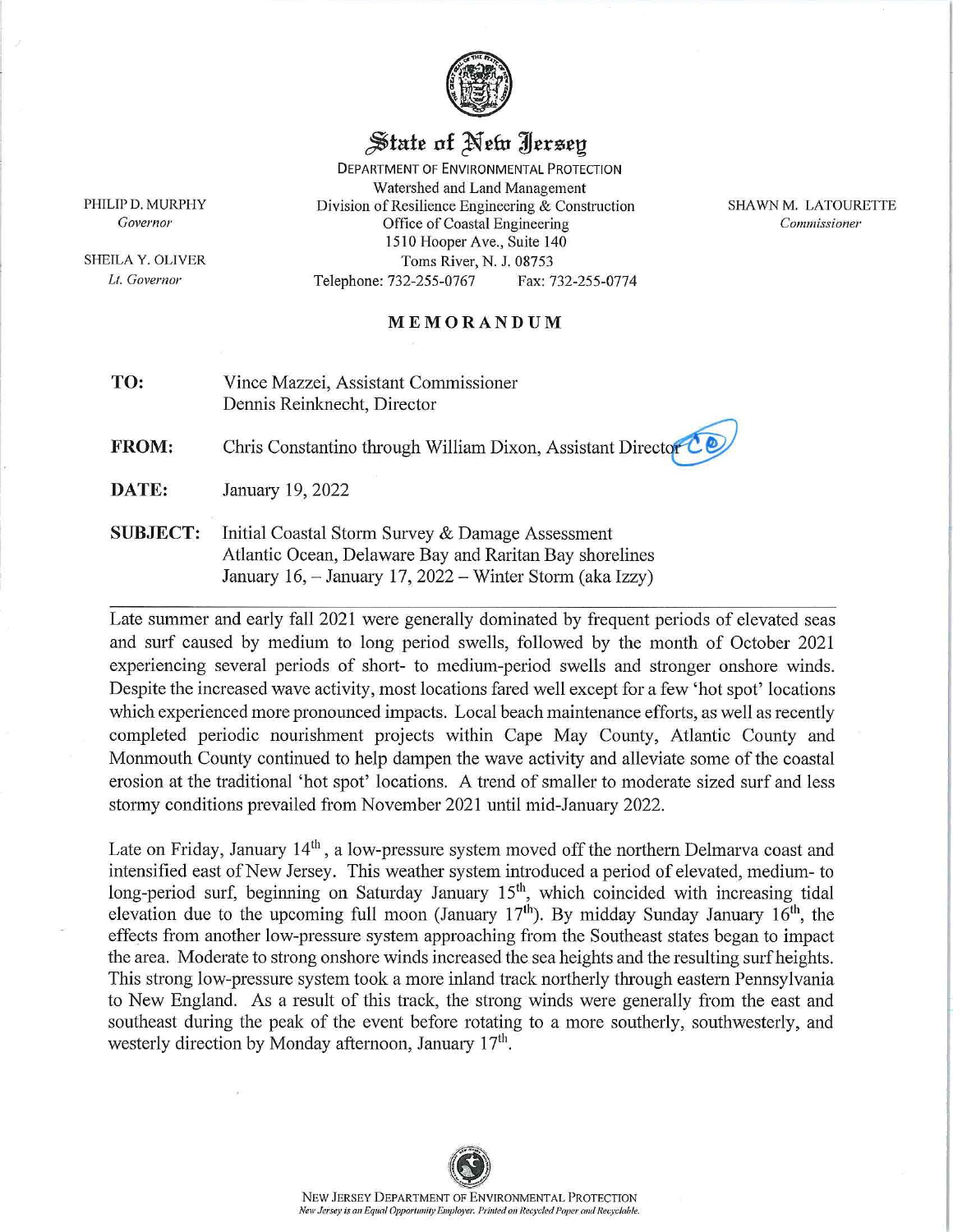Surf heights peaked on Monday in the 5- to 8-foot range along the South Jersey coast and in the 8- to 12-foot range along the North Jersey coast. Throughout the period, the greatest surf heights were generally observed around jetties, groins, inlets, and piers.

Off the New Jersey coast, buoys recorded wind gusts over 50 mph at the nearshore locations and over 60 mph at the offshore locations. Inland reporting stations recorded gusts over 50 mph during the peak of the event, with the strongest period occurring early Monday January  $17<sup>th</sup>$ . During this period, nearby buoys recorded peak sea heights between 15 and 23 feet. The oceanfront and back bay locations reached minor flood stage levels during one high tide cycle on Monday morning January 17<sup>th</sup> with several back bay locations reaching moderate flood stage. These elevated tidal events were a product of the moderate to strong onshore winds as well as the upcoming full moon.

A full post-storm assessment for the January 16, - January 17, 2022 - Winter Storm was conducted on Tuesday January 18, 2022; the results of this assessment are contained in this report. During the compilation of this report, the surf conditions were in the 2- to 4-foot range with west-northwest and northwest winds gusting over 30 mph at several locations. A detailed summary listed by . municipality from north to south is enclosed.

Of the 81 sites surveyed. 76 had minor beach or dune erosion, 5 had moderate beach or dune erosion and 0 had major beach or dune erosion. Criteria for determining damage levels is listed at the end of this summary.

Please note that the storm damage assessments found herein were conducted in a rapid time interval with pre-storm and post-storm observations being made immediately before and after the event in question. Please note that the changes documented in this report are from this event; preexisting conditions (i.e. scarps in dunes prior to the event) and what caused these conditions are not always reported herein. It is often the Division's experience that much of the material eroded from the "dry" beach area has not been lost, but rather redistributed within the beach profile system, such as creation or enlargement of offshore sand bars. Our expectation is that much of this material will return to the "dry" beach in time following the storm; this time frame may vary based on several contributing factors such as storm frequency and duration.

## \* **Damage Levels:**

Major erosion – consists of significant or total beach berm loss and/or significant erosion and scarping of the dunes.

Moderate erosion – consists of significant scarping and/or significant sloped erosion of beach berm and/or minor erosion of the dunes.

Minor erosion – consists of redistribution of sand within the beach profile or loss of sand without significant scarping or significant sloped erosion.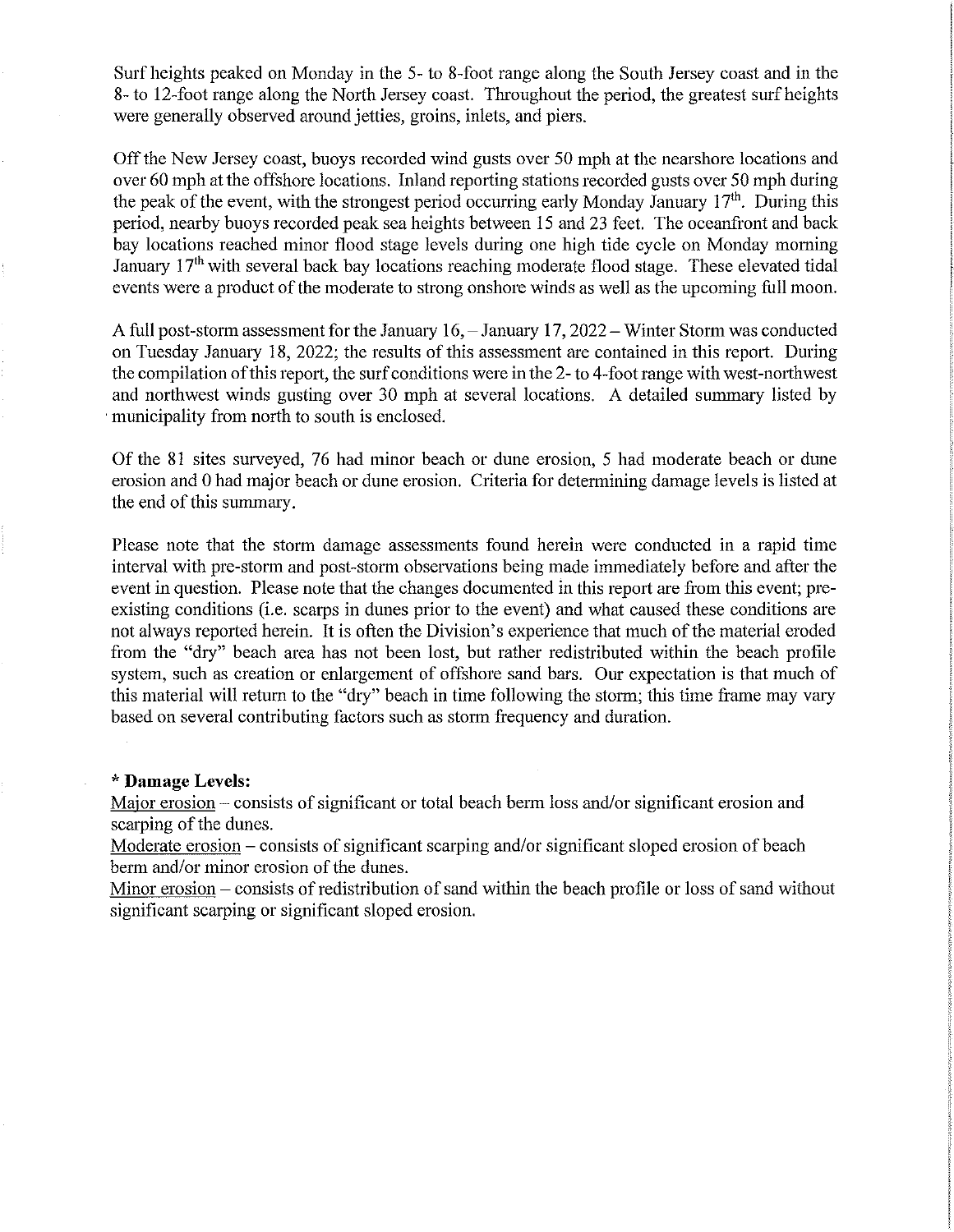| <b>LOCATION</b>                     | <b>INSPECTION NOTES</b>                                                                                                 | <b>DAMAGE LEVEL*</b> |
|-------------------------------------|-------------------------------------------------------------------------------------------------------------------------|----------------------|
| PERTH AMBOY                         | Minor sloped erosion and redistribution of sand. No                                                                     | Minor                |
|                                     | major incidents or damage observed or reported.                                                                         |                      |
| <b>SOUTH AMBOY</b>                  | Minor sloped erosion and redistribution of sand. No<br>major incidents or damage observed or reported.                  | Minor                |
| <b>OLD BRIDGE</b>                   | Some additional minor erosion to pre-existing scarp.                                                                    |                      |
|                                     | No major incidents or damage observed or reported.                                                                      | Minor                |
|                                     | Wave runup/tide to the upper beach.                                                                                     |                      |
| <b>ABERDEEN</b>                     | No major incidents or damage observed or reported.                                                                      | Minor                |
| <b>ABERDEEN</b>                     | Wave runup/tide to the upper beach. Sand over wash.                                                                     |                      |
| <b>CLIFFWOOD BEACH</b>              | reported along Lakeshore Dr. and Ocean Blvd. Wind-<br>blown sand. No major incidents or damage observed<br>or reported. | Minor                |
| <b>KEYPORT</b>                      | Minor sloped erosion and redistribution of sand, No                                                                     |                      |
|                                     | major incidents or damage observed or reported. Wave<br>runup/tide to the upper beach.                                  | Minor                |
| <b>UNION BEACH</b>                  | Minor sloped erosion and redistribution of sand.                                                                        |                      |
|                                     | Wave runup/tide to the upper beach. No major                                                                            | Minor                |
|                                     | incidents or damage observed or reported.                                                                               |                      |
| <b>KEANSBURG-</b>                   | Minor sloped erosion and redistribution of sand. No                                                                     |                      |
| <b>BAYSHORE</b><br><b>FLOODGATE</b> | major incidents or damage reported. Gate was closed<br>consistent with the Operations Manual.                           | Minor                |
| <b>KEANSBURG</b>                    | <b>Floodgate Facility to Point Comfort:</b> Minor sloped                                                                |                      |
|                                     | erosion and redistribution of sand. Some wave                                                                           |                      |
|                                     | runup/tide to the upper beach/dune. Minimal                                                                             |                      |
|                                     | additional erosion to the pre-existing 5' high vertical                                                                 |                      |
|                                     | beach scarps.                                                                                                           |                      |
|                                     | Point Comfort to Ideal Beach: Minor sloped erosion                                                                      |                      |
|                                     | and redistribution of sand. Some wave runup/tide to                                                                     |                      |
|                                     | the upper beach/dune. Additional vertical beach                                                                         | Minor                |
|                                     | scarping up 1' in height, $1'-2'$ in width, and $20'$ in                                                                |                      |
|                                     | length to the pre-existing scarps near Point Comfort.                                                                   |                      |
|                                     | No major incidents or damage observed or reported.                                                                      |                      |
|                                     | <b>Ideal Beach to Pews Creek:</b> Minor sloped erosion                                                                  |                      |
|                                     | and redistribution of sand. Some wave runup/tide to                                                                     |                      |
|                                     | the upper beach/dune. Some wave runup to the upper                                                                      |                      |
|                                     | beach/dune. No major incidents or damage observed                                                                       |                      |
|                                     | or reported.                                                                                                            |                      |
| <b>MIDDLETOWN</b>                   | Pews Creek Pump Station: Gate was closed                                                                                | Minor                |
|                                     | consistent with the Operations Manual.                                                                                  |                      |
|                                     | Port Monmouth: Up to 15' of sloped erosion. 1' in                                                                       |                      |
|                                     | height. Some wave runup/tide to the upper                                                                               | Minor                |
|                                     | beach/dune. No major incidents or damage observed                                                                       |                      |
|                                     | or reported.<br><b>Belford:</b> Existing 6' scarp along the dike at the ferry                                           |                      |
|                                     | terminal increased in width by an additional 2'. No                                                                     | Minor                |
|                                     | major incidents or damage observed or reported.                                                                         |                      |
|                                     | <b>Leonardo:</b> Minor sloped erosion and redistribution of                                                             |                      |
|                                     | sand. Some wave runup/tide to the upper beach/dune.                                                                     | Minor                |
|                                     | No major incidents or damage observed or reported.                                                                      |                      |
| <b>ATLANTIC</b>                     | Minor sloped erosion and redistribution of sand. Some                                                                   |                      |
| <b>HIGHLANDS</b>                    | wave runup/tide to the upper beach. No major                                                                            | Minor                |
|                                     | incidents or damage observed or reported.                                                                               |                      |
| <b>HIGHLANDS</b>                    | Minor sloped erosion and redistribution of sand. Some                                                                   |                      |
|                                     | wave runup/tide to the upper beach/dune. No major                                                                       | Minor                |
|                                     | incidents or damage observed or reported.                                                                               |                      |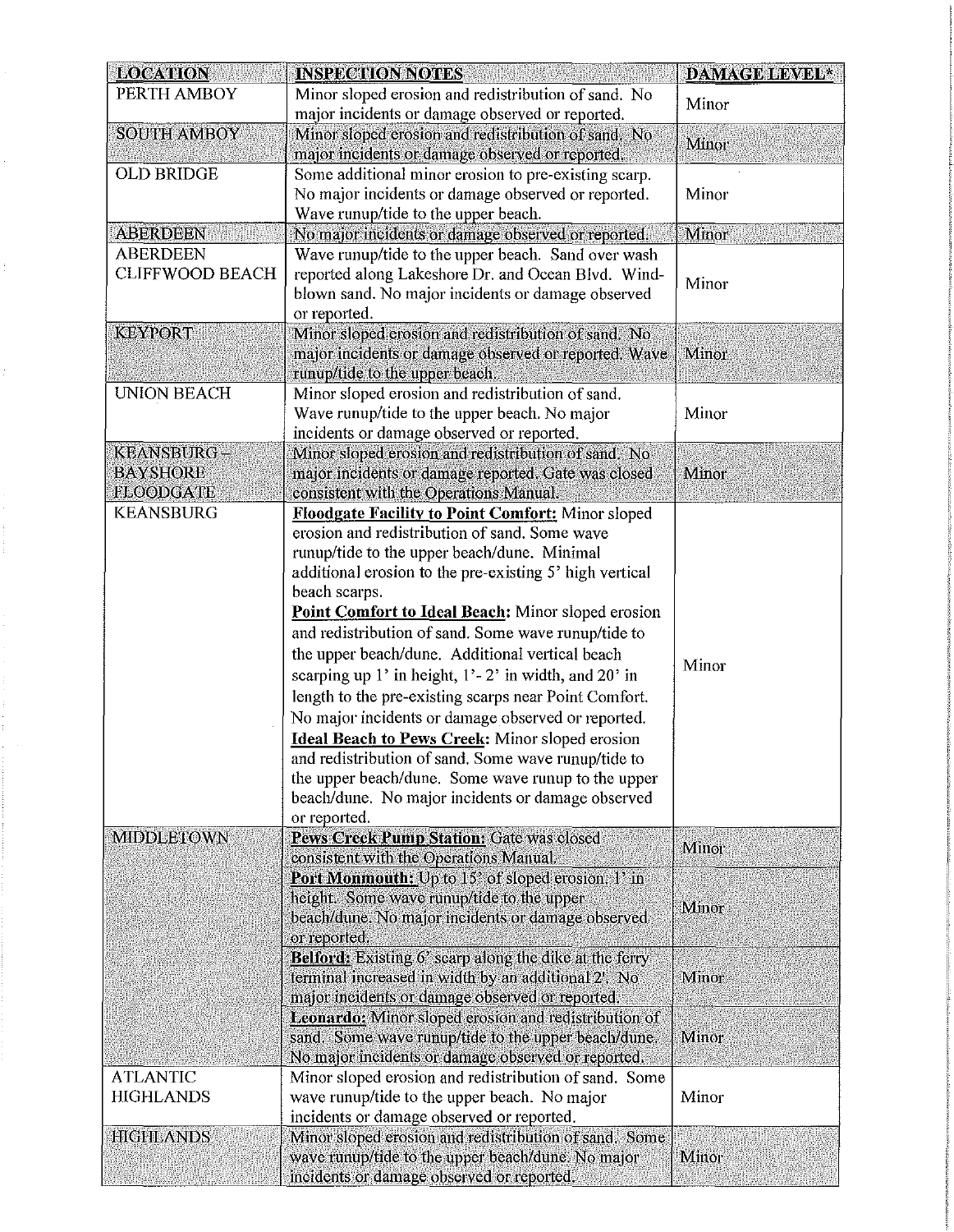| <b>SEA BRIGHT</b>    | Up to 70' of sloped erosion with some wave runup/tide         |          |
|----------------------|---------------------------------------------------------------|----------|
|                      | to the upper beach/dunes. Some berm-top ponding in            |          |
|                      | North Beach section. Windblown sand overtopped                |          |
|                      | crossovers and the seawall at various locations.              | Minor    |
|                      | Several sinkholes along the seaward toe of the seawall        |          |
|                      | between Center St. and Peninsula Ave. No major                |          |
|                      | incidents or damage observed or reported.                     |          |
| <b>MONMOUTH</b>      | Riverview Road to Beach Rd.: Up to 45' of sloped              |          |
| <b>BEACH</b>         | erosion with some wave runup/tide to the upper beach.         |          |
|                      | Some windblown sand overtopped crossovers and the             | Minor    |
|                      | seawall. Steel bulkhead groin more exposed near               |          |
|                      | Cottage Rd.                                                   |          |
|                      | Beach Rd. to South end of Borough: Up to 35' of               |          |
|                      | sloped erosion with some wave runup/tide to the upper         | Minor    |
|                      | beach. Some windblown sand overtopped crossovers              |          |
|                      | and the seawall.                                              |          |
| <b>LONG BRANCH</b>   | Seven Presidents to Seaview Ave.: Up to 35' of                |          |
|                      | sloped erosion. Some wave runup/tide to the upper             | Minor    |
|                      | beach/bulkhead.                                               |          |
|                      | Seaview Ave. to Cottage Pl.: Up to 65' of sloped              | Minor    |
|                      | erosion. Wave runup/tide to the upper beach.                  |          |
|                      | Cottage Pl. to Pullman Ave.: Up to 45' of sloped              |          |
|                      | erosion with various sections of vertical beach scarps        |          |
|                      | up to 1' in height. Wave runup/tide to the upper              |          |
|                      | beach/bulkhead, especially south of Lake Takanassee.          | Moderate |
|                      | Bulkhead overtopped by wave runup during this                 |          |
|                      | winter storm.                                                 |          |
| DEAL                 | Up to 75' of heavy sloped erosion with various                |          |
|                      | sections of vertical beach scarping, up to $3'$ in height $-$ |          |
|                      | most notable especially south of Marine Pl. Wave              |          |
|                      | runup/tide to the upper beach. No major incidents or          | Moderate |
|                      | damage observed or reported. Active beachfill in              |          |
|                      | southern half of Borough                                      |          |
| <b>ALLENHURST</b>    | Minor sloped erosion and redistribution of sand.              |          |
|                      | Wave runup/tide to the upper beach. No major                  |          |
|                      | incidents or damage observed or reported. Beachfill           | Minor    |
|                      | nearby in Deal; some limited access.                          |          |
| <b>LOCH ARBOUR</b>   | Up to 35' of sloped erosion and redistribution of sand.       |          |
|                      | Wave runup/tide to the upper beach. No major                  |          |
|                      | incidents or damage observed or reported. Beachfill           | Minor    |
|                      | nearby in Deal; some limited access.                          |          |
| <b>ASBURY PARK</b>   | Up to 35' of sloped erosion and redistribution of sand.       |          |
|                      | Wave runup/tide to the upper beach. No major                  |          |
|                      | incidents or damage observed or reported. Beachfill           | Minor    |
|                      | nearby in Deal.                                               |          |
| <b>NEPTUNE</b>       | Up to 60' of sloped erosion and redistribution of sand.       |          |
| <b>OCEAN GROVE</b>   | No major incidents or damage observed or reported.            | Minor    |
| <b>BRADLEY BEACH</b> | Up to 20' sloped erosion and redistribution of sand.          |          |
|                      | Wave runup/tide to the upper beach. No major                  | Minor    |
|                      | incidents or damage observed or reported.                     |          |
| <b>AVON</b>          | Minor sloped erosion and redistribution of sand.              |          |
|                      | Wave runup/tide to the upper beach. Windblown sand            |          |
|                      | to boardwalk. No major incidents or damage observed           | Minor    |
|                      | or reported.                                                  |          |
| <b>BELMAR</b>        | Up to 50' of sloped erosion and redistribution of sand.       |          |
|                      | Windblown sand to boardwalk and near street. Wave             |          |
|                      | runup/tide to the upper beach. No major incidents or          | Minor    |
|                      | damage observed or reported.                                  |          |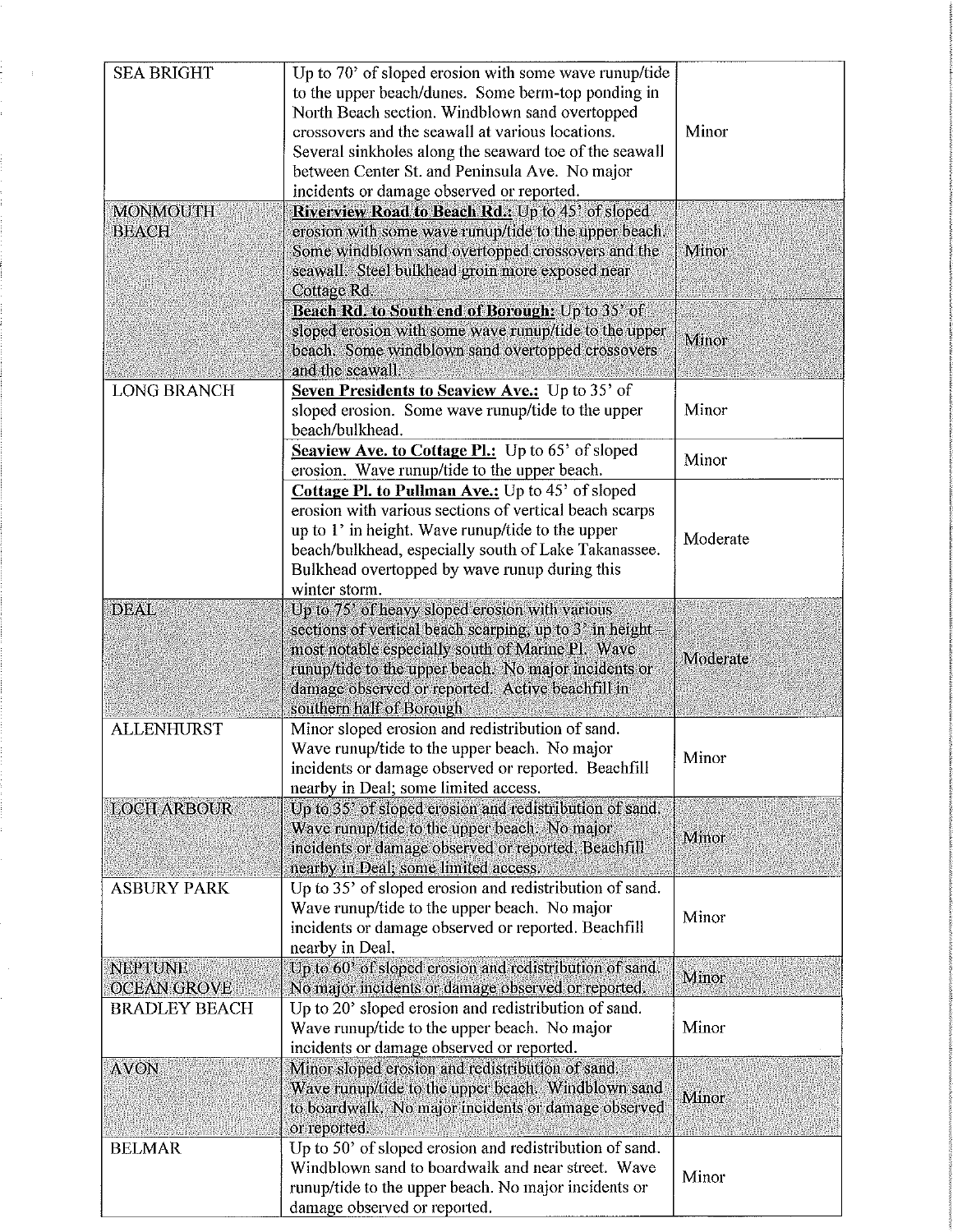| <b>SPRING LAKE</b>                                                      | Up to 20' of sloped crosion and redistribution of sand.<br>Windblown sand along boardwalk and near street.<br>Evidence of recent beach maintenance observed.                                                                                           | Minor        |
|-------------------------------------------------------------------------|--------------------------------------------------------------------------------------------------------------------------------------------------------------------------------------------------------------------------------------------------------|--------------|
|                                                                         | Wave runup/tide to the upper beach. No major<br>incidents or damage observed or reported.                                                                                                                                                              |              |
| <b>SEA GIRT</b>                                                         | Up to 30' of sloped erosion and redistribution of sand.<br>Wave runup/tide to the upper beach/dune. No major<br>incidents or damage observed or reported.                                                                                              | Minor        |
| <b>MANASQUAN</b>                                                        | Up to 20' of sloped erosion and redistribution of sand.<br>Windblown sand along promenade. Wave runup/tide<br>to the upper beach. No major incidents or damage<br>observed or reported.                                                                | <b>Minor</b> |
| POINT PLEASANT<br><b>BEACH</b>                                          | Up to 20' of sloped erosion, up to $5'$ - 8' in height,<br>and some redistribution of sand. Wave runup/tide to<br>the upper beach/dune.                                                                                                                | Minor        |
| <b>BAY HEAD</b>                                                         | Up to $30'$ of sloped erosion, up to $5'$ - $8'$ in height,<br>and some redistribution of sand. Wave runup/tide to<br>the upper beach/dune.                                                                                                            | Minor        |
| <b>MANTOLOKING</b>                                                      | Up to 30' of sloped erosion, up to $5'$ - $6'$ in height,<br>and some redistribution of sand. Wave runup/tide to<br>the upper beach/dune.                                                                                                              | Minor        |
| <b>BRICK</b>                                                            | Up to 30' of sloped erosion, up to 5' in height, and<br>some redistribution of sand. Wave runup/tide to the<br>upper beach/dune.                                                                                                                       | Minor        |
| <b>TOMS RIVER</b><br>NORMANDY BEACH<br>through MONTEREY<br><b>BEACH</b> | Up to 20' of sloped erosion, up to 5' in height, and<br>some redistribution of sand. Wave runup/tide to the<br>upper beach/dune.                                                                                                                       | Minor        |
| <b>LAVALLETTE</b>                                                       | Up to $25'$ of sloped erosion, up to $5'$ in height, and<br>some redistribution of sand. Wave runup/tide to the<br>upper beach/dune.                                                                                                                   | Minor        |
| <b>TOMS RIVER</b><br><b>ORTLEY BEACH</b>                                | Up to 30' of sloped erosion, up to $6'$ in height, and<br>some redistribution of sand. Some minor vertical<br>beach scarping. Pre-existing vertical dune scarping, in<br>the center stretch of this reach. Wave runup/tide to<br>the upper beach/dune. | Minor        |
| <b>SEASIDE HEIGHTS</b>                                                  | Up to $60$ ' of sloped erosion, up to $5$ ' in height, and<br>some redistribution of sand. Wave runup/tide to the<br>upper beach/dune.                                                                                                                 | Minor        |
| <b>SEASIDE PARK</b>                                                     | Up to 30' of sloped erosion, up to 5' in height, and<br>some redistribution of sand. Wave runup/tide to the<br>upper beach/dune.                                                                                                                       | Minor        |
| <b>BERKELEY TWP.</b><br><b>S. SEASIDE PARK</b>                          | Up to 20' of sloped erosion, up to 5' in height, and<br>some redistribution of sand. Wave runup/tide to the<br>upper beach/dune.                                                                                                                       | Minor        |
| <b>ISLAND BEACH</b><br><b>STATE PARK</b>                                | No major incidents or damage observed or reported as<br>of report time.                                                                                                                                                                                | Minor        |
| <b>BARNEGAT LIGHT</b><br>LONG BEACH TWP.                                | Minor sloped erosion and redistribution of sand. No<br>major incidents or damage observed or reported.<br>Up to 30' of sloped erosion, up to 3' in height, and                                                                                         | Minor        |
| <b>LOVELADIES</b>                                                       | some redistribution of sand. Wave runup/tide to the<br>upper beach/dune.                                                                                                                                                                               | Minor        |
| <b>HARVEY CEDARS</b>                                                    | Up to 30' of sloped erosion, up to 3' in height, and<br>some redistribution of sand. Wave runup/tide to the<br>upper beach/dune.                                                                                                                       | Minor        |

 $\mathcal{L}^{\text{max}}_{\text{max}}$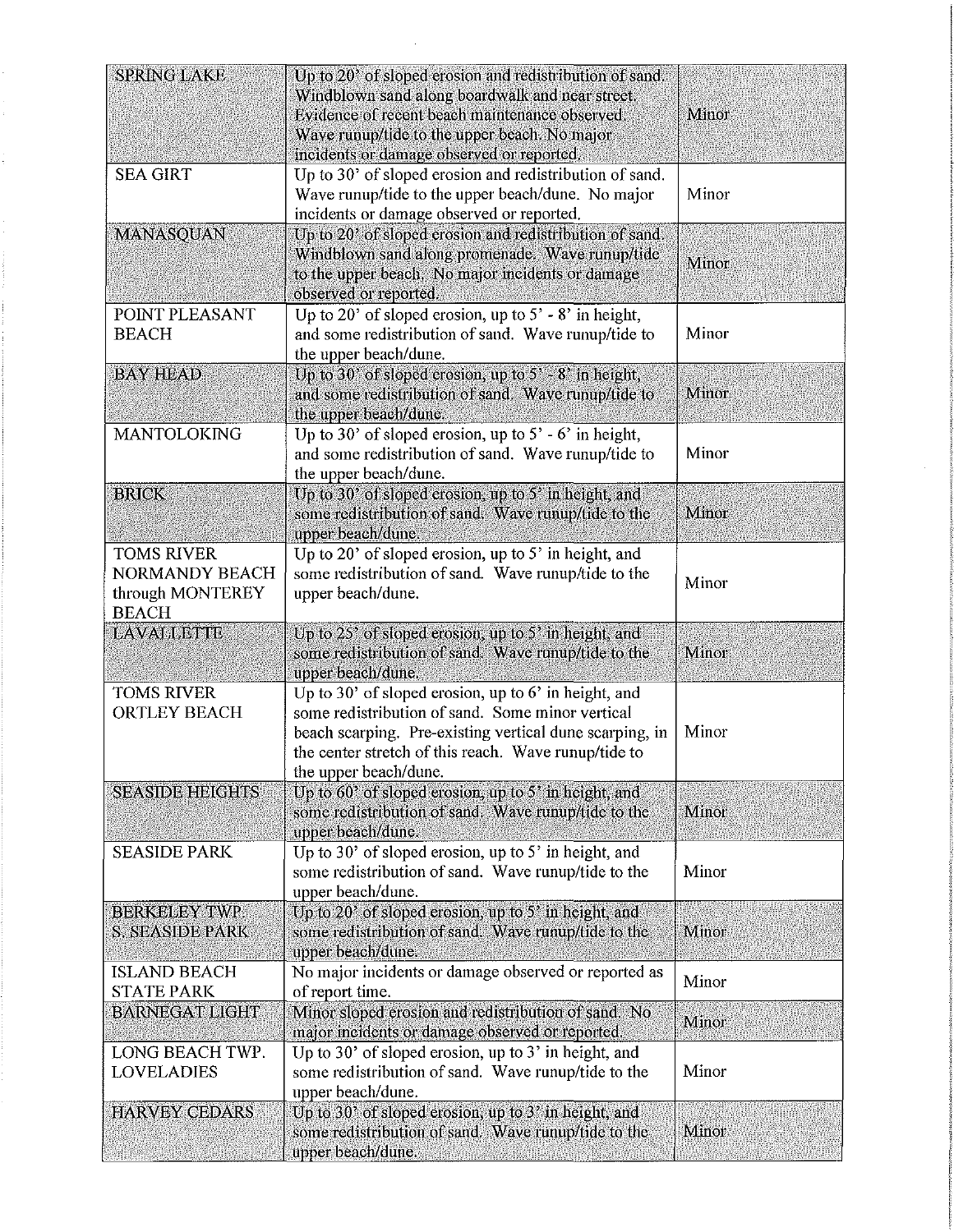| LONG BEACH TWP.<br><b>NORTH BEACH</b>                                     | Up to 30' of sloped erosion, up to $3'$ in height, and<br>some redistribution of sand. Wave runup/tide to the<br>upper beach/dune.                                                                                                                                                                                                                                                                                                | Minor          |
|---------------------------------------------------------------------------|-----------------------------------------------------------------------------------------------------------------------------------------------------------------------------------------------------------------------------------------------------------------------------------------------------------------------------------------------------------------------------------------------------------------------------------|----------------|
| <b>SURF CITY</b>                                                          | Up to 30' of sloped erosion, up to 3' in height, and<br>some redistribution of sand. Wave runup/tide to the<br>upper beach/dune.                                                                                                                                                                                                                                                                                                  | Minor          |
| <b>SHIP BOTTOM</b>                                                        | Up to 30' of sloped erosion, up to 3' in height, and<br>some redistribution of sand. Wave runup/tide to the<br>upper beach/dune.                                                                                                                                                                                                                                                                                                  | Minor          |
| LONG BEACH TWP.<br><b>BRANT BEACH</b><br>through N. BEACH<br><b>HAVEN</b> | Up to 30' of sloped erosion, up to 3' in height, and<br>some redistribution of sand. Wave runup/tide to the<br>upper beach/dune.                                                                                                                                                                                                                                                                                                  | Minor          |
| <b>BEACH HAVEN</b>                                                        | Up to 30' of sloped erosion, up to 3' in height, and<br>some redistribution of sand. Pre-existing vertical<br>dune scarps, from Fairview Ave. to Belvoir Ave.<br>experienced some additional erosion, up to 2' in<br>height.                                                                                                                                                                                                      | Minor          |
| <b>LONG BEACH TWP.</b><br><b>HOLGATE</b>                                  | Up to 30' of sloped erosion, up to 3' in height, and<br>some redistribution of sand. Wave runup/tide to the<br>upper beach/dune. Pre-existing steep and vertical<br>dune faces. Evidence of recent maintenance.                                                                                                                                                                                                                   | Minor          |
| <b>BRIGANTINE</b>                                                         | Up to 20' of sloped erosion, $1'$ - 2' in height<br>throughout the City. Some wave runup/tide to the<br>upper beach/dunes/revetment. Some ponding noted on<br>upper beach. $15th$ St. N. south to $10th$ St. N. continues<br>to experience more enhanced erosion; vertical dune<br>scarp, up $2^{\prime}$ - 4' in height near $15^{\text{th}}$ St. N. pedestrian<br>crossover.                                                    | Minor          |
| <b>ATLANTIC CITY</b>                                                      | <b>Inlet Seawall and Terminal Jetty area: No incidents</b><br>or damage observed or reported.<br>Inlet Jetty to Ventnor Border: Up to 40' of sloped<br>erosion, $1^3 - 2^3$ in height throughout the City with<br>several stretches of vertical beach scarping, up to 1' in<br>height north of the Steel Pier (Maryland Ave.). Some<br>wave runup/tide and debris to the upper beach/dunes.<br>Some ponding noted on upper beach. | Minor<br>Minor |
| <b>VENTNOR</b>                                                            | Up to 25' of sloped erosion, $1'$ - 2' in height<br>throughout the City with several stretches of vertical<br>beach scarping, up to 2' in height. Some wave<br>runup/tide to the upper beach/dunes.                                                                                                                                                                                                                               | Minor          |
| <b>MARGATE</b>                                                            | Minor sloped erosion, $1' - 2'$ in height, with sand<br>redistribution throughout the City. Some wave<br>runup/tide to the upper beach/dunes throughout the<br>City.                                                                                                                                                                                                                                                              | Minor          |
| <b>LONGPORT</b>                                                           | Minor sloped erosion, $1' - 2'$ in height. Some wave<br>runup/tide to the upper beach/dunes throughout the<br>Borough.                                                                                                                                                                                                                                                                                                            | Minor          |
| <b>OCEAN CITY</b>                                                         | Up to 40' of sloped erosion, $1' - 2'$ in height<br>throughout the City. Various sections of vertical<br>beach scarps, up to 2' in height north of the Music<br>Pier ( $8th$ Street). Additional erosion to the pre-existing<br>6' high vertical dune/stockpile scarp in the vicinity of<br>$5th$ St, through $7th$ St,; up to 5' additional feet in width.<br>Some wave runup/tide to the upper beach/dunes<br>throughout City.  | Minor          |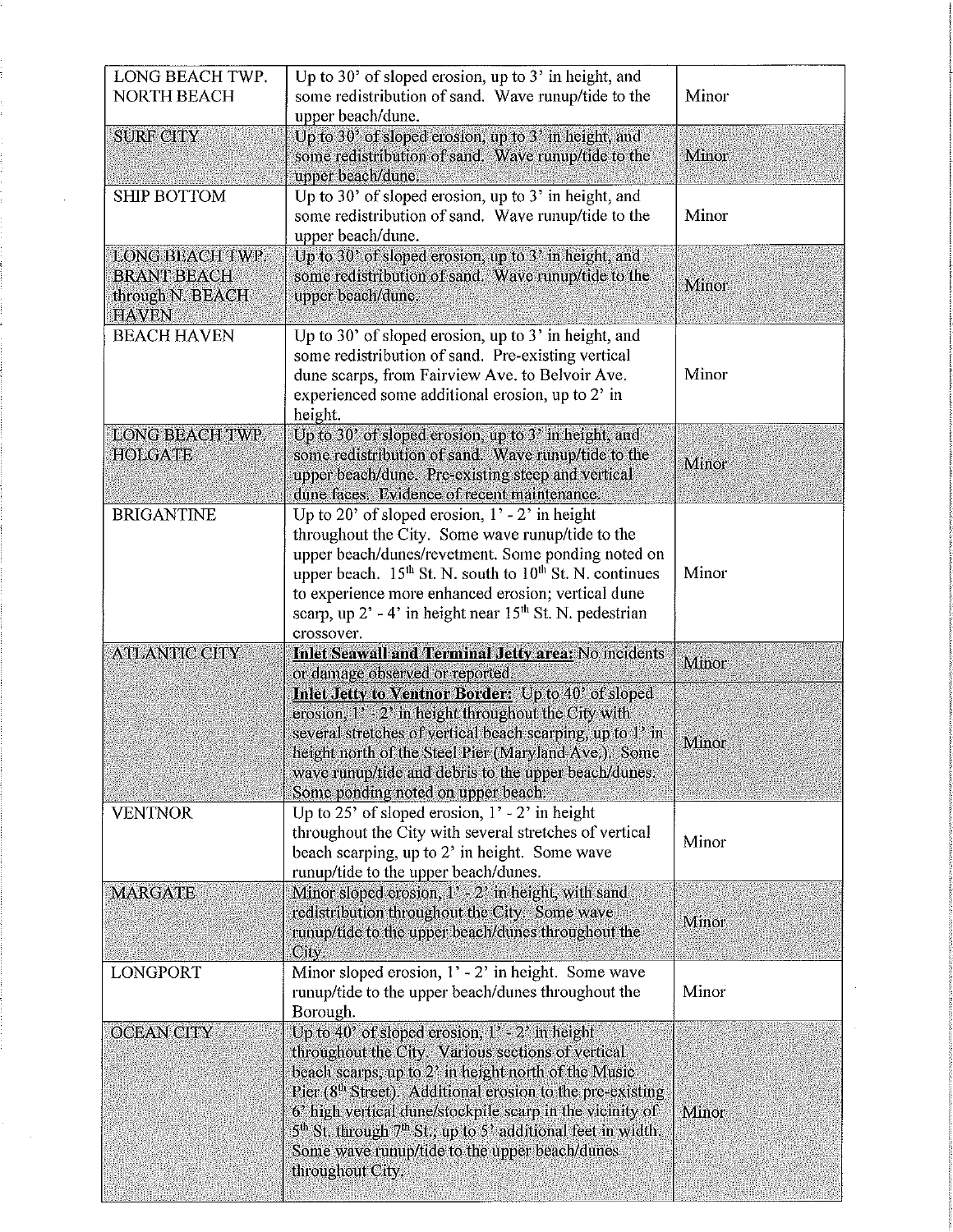| <b>UPPER TWP.</b>      | Up to 30' of sloped erosion, 1' in height. Additional                     |          |
|------------------------|---------------------------------------------------------------------------|----------|
| <b>STRATHMERE</b>      | erosion to the pre-existing 4' high vertical dune scarp;                  |          |
|                        | additional 2' in width near Seaview Avenue. Wave                          | Minor    |
|                        | runup/tide to the upper beach/dune. No major                              |          |
|                        | incidents or damage observed or reported.                                 |          |
|                        |                                                                           |          |
| <b>SEA ISLE CITY</b>   | Whale Beach to 90 <sup>th</sup> Street: Up to 50' of sloped               |          |
|                        | erosion, $1' - 2'$ in height. Wave runup/tide to the                      |          |
|                        | upper beach/dune.                                                         |          |
|                        | 90 <sup>th</sup> Street to Townsend Inlet Waterfront Park:                | Minor    |
|                        | Up to 40' of both heavily sloped to vertically scarped                    |          |
|                        | erosion, $1'$ - 4' in height (93 <sup>rd</sup> St. to bridge). Wave       |          |
|                        | runup/tide to the upper beach/dune. Existing dune                         |          |
|                        | scarp at Waterfront Park minimally impacted.                              |          |
| <b>AVALON</b>          | Up to 40' of sloped erosion, $1' - 2'$ in height with                     |          |
|                        | vertical cut to dune up to $6'$ in height and up to $10'$ in              |          |
|                        | width (between $11^{th}$ St. and $15^{th}$ St.). 200' of dune             | Moderate |
|                        | fence lost between $13th$ and $15th$ St. Wave runup/tide                  |          |
|                        | to the upper beach/dune.                                                  |          |
| <b>STONE HARBOR</b>    | Up to 35' of sloped erosion, 1' - 2' feet in height.                      |          |
|                        | Wave runup/tide to the upper beach/dune. No major                         | Minor    |
|                        | incidents or damage observed or reported,                                 |          |
| NORTH WILDWOOD         | Hereford Inlet & Surf Ave: No major incidents or                          |          |
|                        | damage observed or reported to the inlet beach and                        |          |
|                        | inlet seawall. Wave runup/tide to the upper                               | Minor    |
|                        | beach/dune                                                                |          |
|                        | $2nd$ Ave. to $8th$ Ave.: Up to 30' of sloped erosion, 1' to              |          |
|                        | 2' in height. Wave runup/tide to the upper                                |          |
|                        | beach/bulkhead.                                                           |          |
|                        | 8 <sup>th</sup> Ave to 15 <sup>th</sup> Ave.: Up to 55' of heavily sloped |          |
|                        | erosion with vertical beach scarps, up to 2' in height                    |          |
|                        | and new vertical dune scarps, up to 7' in height and                      | Moderate |
|                        | 15' in width $(13th$ Ave and $15th$ Ave.) Wave                            |          |
|                        | runup/tide to the upper beach/dune.                                       |          |
|                        | 15 <sup>th</sup> Ave. to Wildwood border: Up to 35' of sloped             |          |
|                        | erosion, $1'-2'$ in height. Wave runup/tide to the                        |          |
|                        | upper beach/dune.                                                         |          |
| <b>WILDWOOD CITY</b>   | Up to 40' of sloped erosion, up to 1' in height. No                       |          |
|                        | major incidents or damage observed or reported.                           |          |
|                        | Wave runup/tide to the upper beach. Evidence of                           | Minor    |
|                        | berm top ponding throughout.                                              |          |
| WILDWOOD CREST         | Up to 35' of sloped erosion, up to 1' in height. No                       |          |
|                        | major incidents or damage observed or reported.                           |          |
|                        |                                                                           | Minor    |
|                        | Wave runup/tide to the upper beach/dune. Evidence                         |          |
|                        | of berm top ponding.                                                      |          |
| <b>LOWER TWP.</b>      | Up to 30' of sloped erosion, 1' in height. No major                       |          |
| <b>DIAMOND BEACH</b>   | incidents or damage observed or reported. Wave                            | Minor    |
|                        | runup/tide to the upper beach/dune                                        |          |
| <b>CAPE MAY CITY</b>   | Up to 20' of sloped erosion, $1'$ to $2'$ in height. Wave                 | Minor    |
|                        | runup/tide to the upper beach/dune.                                       |          |
| <b>LOWER TWP./WEST</b> | Up to 20' of sloped erosion, 1' to 2' in height. No                       | Minor    |
| <b>CAPE MAY</b>        | major incidents or damage observed or reported.                           |          |
| <b>CAPE MAY POINT</b>  | Minor sloped erosion and redistribution of sand. No                       | Minor    |
|                        | major incidents or damage observed or reported.                           |          |